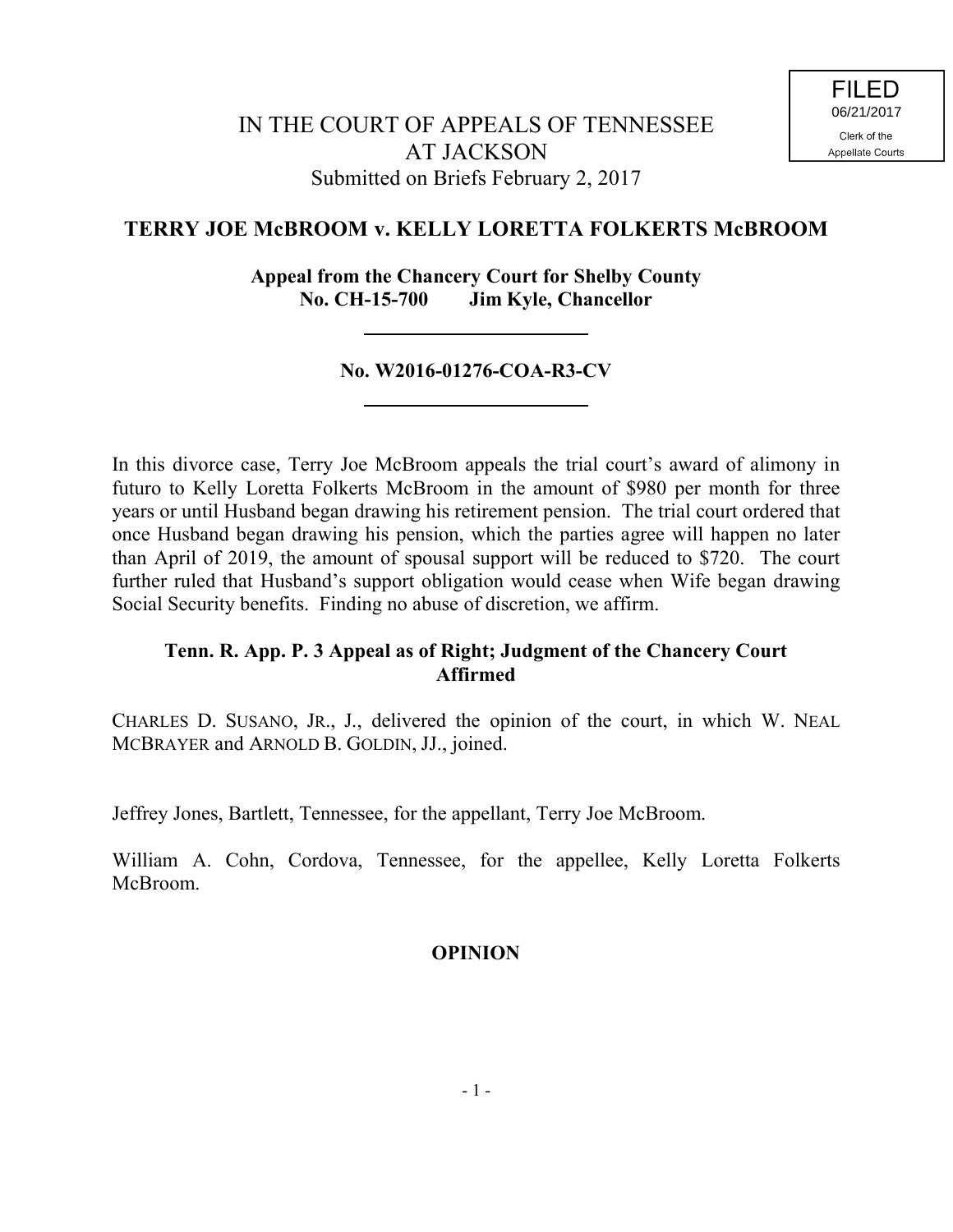The parties were married on April 17, 1999. It was the second marriage for each. They had grown children from their prior marriage. No children were born to their union. Husband filed for divorce on May 26, 2015.

The trial took place on May 3, 2016. The witnesses were the parties and Wife's son. Husband was 55 years old at the time of trial. He had worked for the City of Memphis for 32 years as a heavy equipment operator. Husband was not in good health, having previously suffered from leukemia and a heart attack, among other health issues. He elected to retire no later than April of 2019. The parties agreed that this retirement decision was irrevocable. He earned \$56,892 in 2015, and he projected that he would earn \$58,804 in 2016.

Wife was 53 when this case was heard. She worked for most of this seventeenyear marriage, but had been unemployed since April of 2012. In the mid-2000s, she had an accident and broke her leg in five places. As a consequence of her injuries in the accident, Wife developed an addiction to pain medication. Later, in September of 2013, she was in a car accident and suffered another serious leg injury. She testified that the prescription medications were insufficient to control her pain. In early 2015, she began using heroin. At trial, Wife stated that she had gone to inpatient drug treatment. She was attending AA meetings and trying to stay clean and sober. She testified that she earned a small income cleaning a couple of houses. Wife's statement of income and expenses filed shortly before trial showed an income of \$185 per month and expenses of \$1,972, a monthly deficit of \$1,787. She testified that she had applied for Social Security disability benefits and had been denied, but also indicated that a decision about her eligibility for such payments was still pending at time of trial.

At the conclusion of the trial, the court orally stated its decision, dividing the marital estate and awarding Wife alimony in futuro. Husband has not appealed the trial court's division of the marital estate. Regarding the alimony award, the trial court initially stated it would order Husband to pay 20 percent of his gross monthly income, explaining as follows:

> [S]tarting in January of '17, the husband is to pay 20 percent of his gross payment, the gross salary. It's forty-nine hundred now. I'm not going to put a number on it. I'm just going to say he needs to pay 20 percent to his wife until she  $-$  that's either of his gross payment and, if he retires, for instance, and that goes down, then the payment goes down.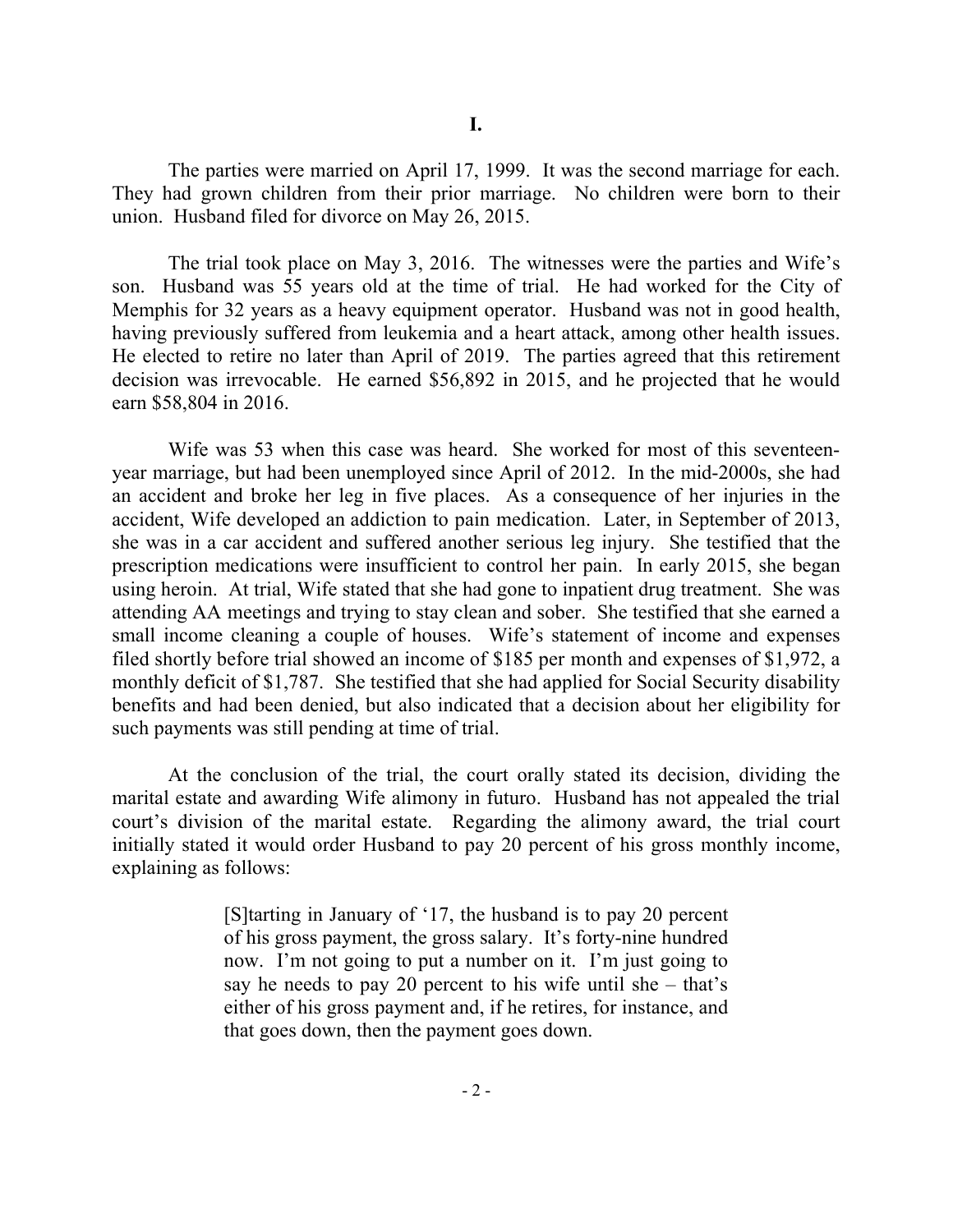\* \* \*

In April '19, that amount is going to go down because she's going to get 20 percent of his monthly pension check until she is eligible for Social Security, either Social Security benefits based on age or Social Security benefits based upon health conditions. In other words, if she gets a disability payment  $$ let's say for some reason she gets her disability approved next month, this gentleman doesn't pay anymore. I mean that's just the way that works. She ages in at sixty-two and gets Social Security benefits, he doesn't pay anymore. It's over at that time. It's either 20 percent of his paycheck, gross paycheck, or 20 percent of his pension amount.

Husband's counsel objected, stating, "I think there's a line of cases that you can't set support by percentage." The trial court responded, "If you feel that I need a motion to reconsider, then you'll show me the case law on that." After Husband's counsel did exactly that, the trial court agreed with his argument that a support award based on a percentage of the obligor's income was inappropriate. The court then modified its ruling.

On May 27, 2016, the trial court entered its final judgment, which provides in pertinent part as follows:

> The Wife has no pension, retirement, or 401(k) benefits. During twelve (12) years of the marriage, the Wife worked for a company called MedAssist. The Wife was discharged from this job in April 2012 and has since remained voluntarily unemployed. While unemployed, the Wife testified that she has earned a minimum income by cleaning homes. Based on her employment history, the Wife, unlike the Husband, will be eligible to receive Social Security benefits when she attains the age of sixty-two  $(62)^{1}$ . The proof at trial was that up until the last three years of the marriage, while the Wife may have been incapacitated, the Wife was functioning and received a pay check every two weeks, thus contributing to the marital estate. For this reason, the Court finds that pursuant to T.C.A.  $\S$  36-4-121(b)(1)(D) the Wife significantly contributed to the household during the marriage.

l

<sup>&</sup>lt;sup>1</sup>At trial, Husband testified that "because the union that I'm in we don't pay into Social Security. We only have pension."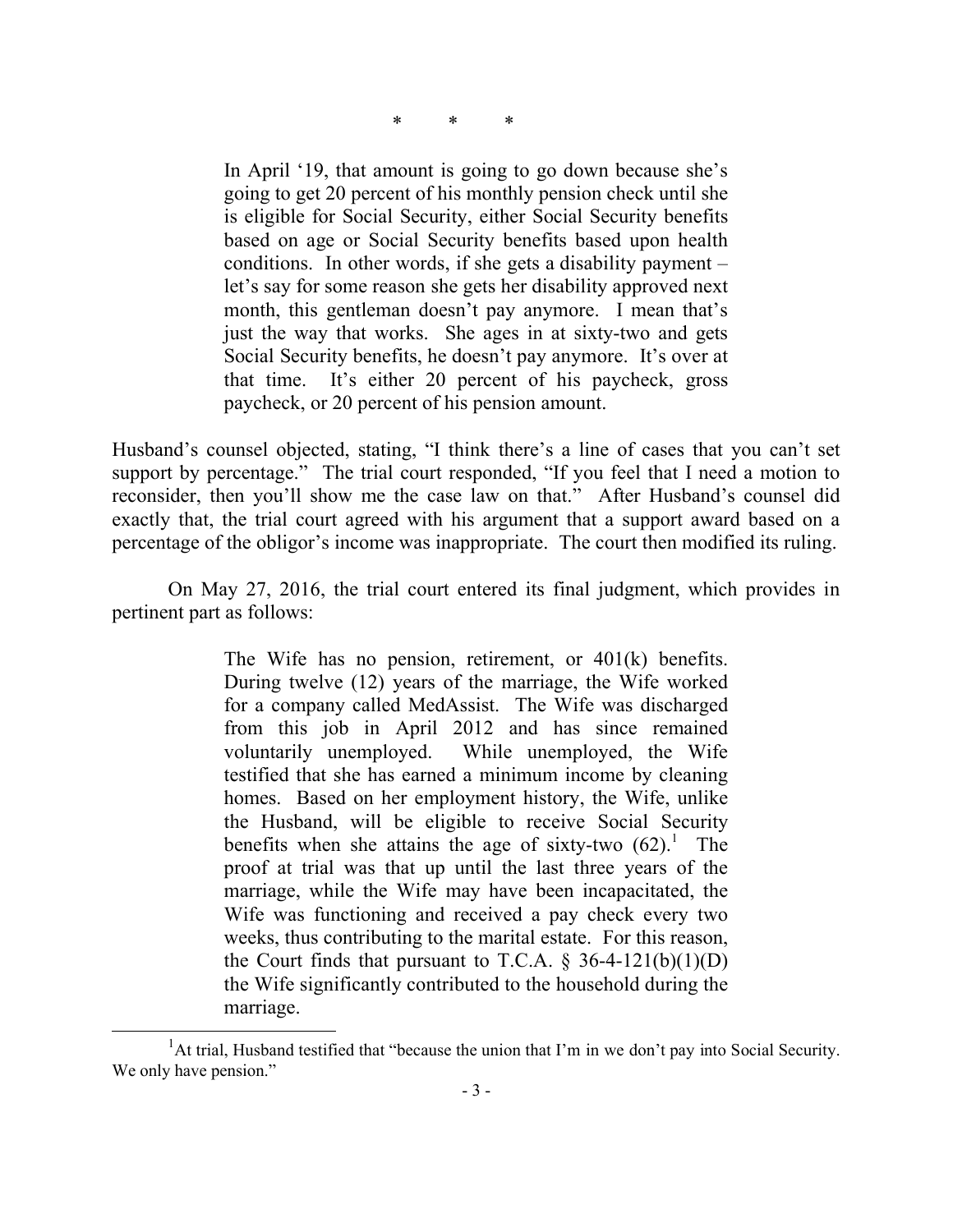The Court further finds that the Wife, currently generating very little income, if any, is significantly economically disadvantaged compared to the Husband. . . . [T]he Court finds that the alimony award discussed below is reasonable based upon the Husband's ability to pay.

\* \* \*

The Husband shall pay alimony in futuro to the Wife in the amount of \$980.00 for the next three (3) years, or until the Husband begins drawing his pension. Once Husband begins drawing his pension, Husband shall pay alimony to the Wife in the amount of \$720.00. Alimony payments to the Wife will terminate upon Wife receiving her Social Security benefits, regardless of whether such benefits are based on age or upon health conditions.

(Footnote added.) Husband timely filed a notice of appeal.

#### **II.**

The issue raised by Husband is whether the trial court erred in its award of spousal support to Wife.

#### **III.**

Our standard of review of the trial court's spousal support decision is as stated by the Supreme Court:

> For well over a century, Tennessee law has recognized that trial courts should be accorded wide discretion in determining matters of spousal support. This well-established principle still holds true today, with this Court repeatedly and recently observing that trial courts have broad discretion to determine whether spousal support is needed and, if so, the nature, amount, and duration of the award.

> Equally well-established is the proposition that a trial court's decision regarding spousal support is factually driven and involves the careful balancing of many factors. *Kinard v. Kinard*, 986 S.W.2d 220, 235 (Tenn. Ct. App. 1998); *see also*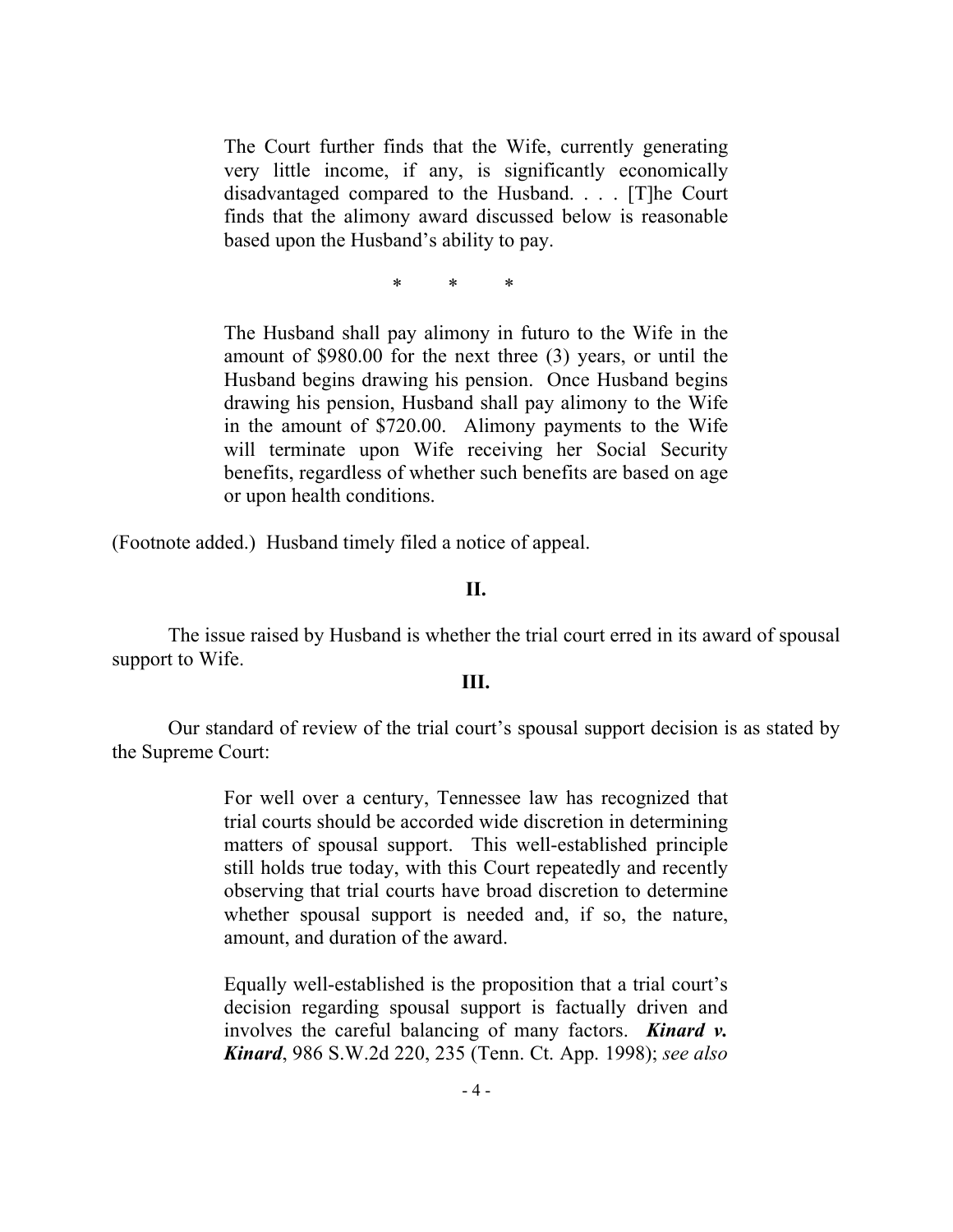*Burlew*, 40 S.W.3d at 470; *Robertson v. Robertson*, 76 S.W.3d 337, 340–41 (Tenn. 2002). As a result, "[a]ppellate courts are generally disinclined to second-guess a trial judge's spousal support decision." *Kinard*, 986 S.W.2d at 234. Rather, "[t]he role of an appellate court in reviewing an award of spousal support is to determine whether the trial court applied the correct legal standard and reached a decision that is not clearly unreasonable." *Broadbent v. Broadbent*, 211 S.W.3d 216, 220 (Tenn. 2006). Appellate courts decline to second-guess a trial court's decision absent an abuse of discretion. *Robertson*, 76 S.W.3d at 343. An abuse of discretion occurs when the trial court causes an injustice by applying an incorrect legal standard, reaches an illogical result, resolves the case on a clearly erroneous assessment of the evidence, or relies on reasoning that causes an injustice. *Wright ex rel. Wright v. Wright*, 337 S.W.3d 166, 176 (Tenn. 2011); *Henderson v. SAIA, Inc.*, 318 S.W.3d 328, 335 (Tenn. 2010). This standard does not permit an appellate court to substitute its judgment for that of the trial court, but "'reflects an awareness that the decision being reviewed involved a choice among several acceptable alternatives,' and thus 'envisions a less rigorous review of the lower court's decision and a decreased likelihood that the decision will be reversed on appeal.' " *Henderson*, 318 S.W.3d at 335 (quoting *Lee Medical, Inc. v. Beecher*, 312 S.W.3d 515, 524 (Tenn. 2010)). Consequently, when reviewing a discretionary decision by the trial court, such as an alimony determination, the appellate court should presume that the decision is correct and should review the evidence in the light most favorable to the decision. *Wright*, 337 S.W.3d at 176; *Henderson*, 318 S.W.3d at 335.

*Gonsewski v. Gonsewski*, 350 S.W.3d 99, 105-06 (Tenn. 2011) (internal citations and footnote omitted).

#### **IV.**

In support of his assertion that the trial court erred in awarding Wife alimony in futuro, Husband argues in his brief that "(a) the trial court calculated the alimony in futuro by use of a percentage of income formula, which is contrary to Tennessee case law; (b) the trial court ordered a future automatic modification of the alimony in futuro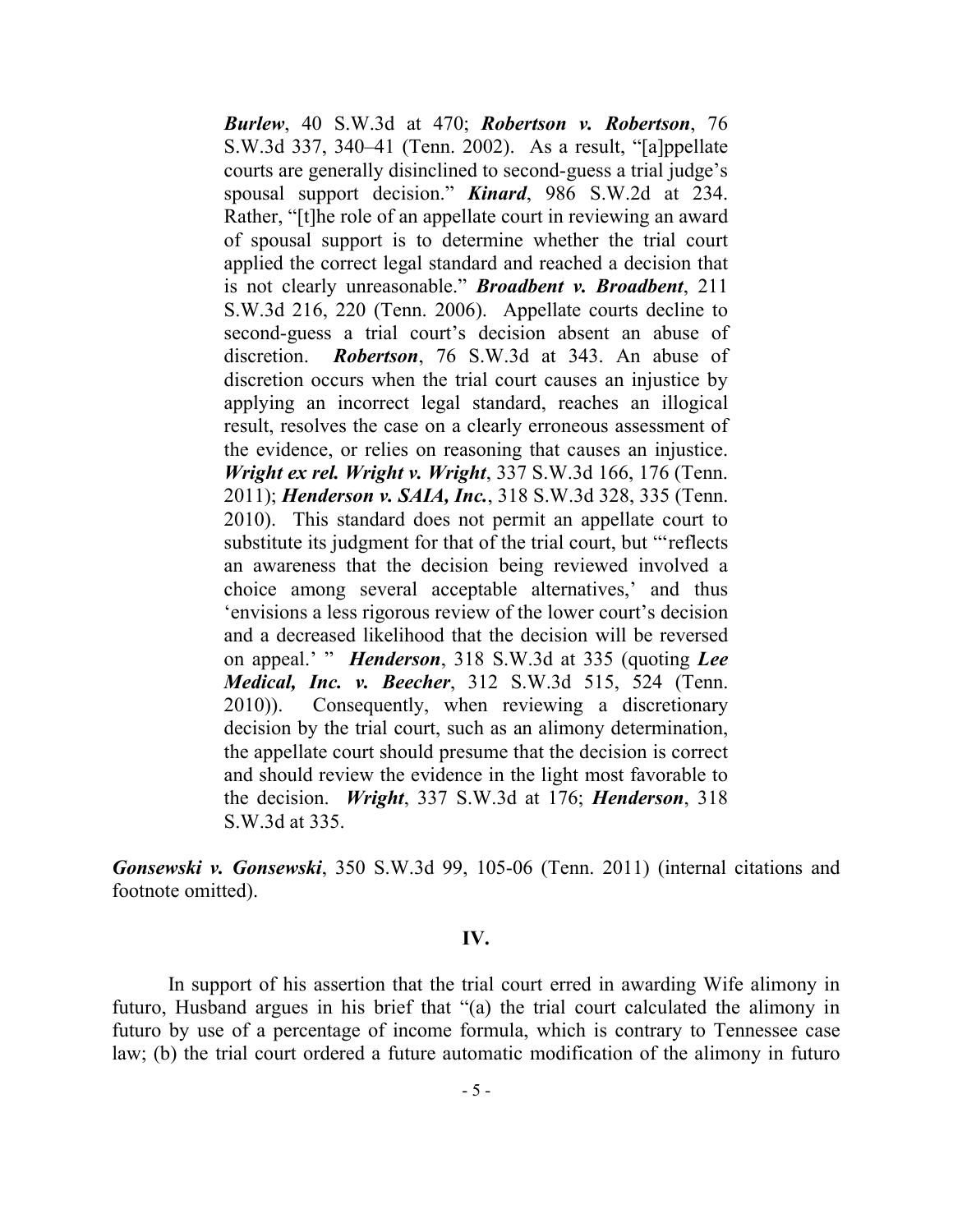award, which is not favored by Tennessee case law; and (c) the trial court failed to make an adequate finding of fact as to its reasoning."

Regarding the "percentage of income formula" argument, Husband cites a single appellate opinion, *Franklin v. Franklin*, 746 S.W.2d 715, 718 (Tenn. Ct. App. 1987). In *Franklin*, this Court held that "the trial court abused its discretion in awarding a percentage of defendant's bonus" as periodic alimony. *Id.* We observed that "[t]he percentage award has some problems," in that "the amount of the bonus is uncertain and can vary from year to year." *Id.*; *see also Paul v. Paul*, No. 88-128-II, 1988 WL 95272, at \*2 (Tenn. Ct. App., filed Sept. 16, 1988) ("It is error for the trial court to award spouse or child support based upon a percentage of a commission, bonus, or other income that is uncertain and may vary from year to year"). More recently, we held that "the trial court correctly included Husband's bonus pay in making its award of alimony but improperly awarded a percentage of that bonus income, rather than a specific amount." *Bettis v. Bettis*, No. E2016-00156-COA-R3-CV, 2016 WL 6161559, at \*5 (Tenn. Ct. App., filed Oct. 24, 2016).

In this case, the trial court initially ruled orally that it would award Wife 20% of Husband's gross income. The court did not immediately put this ruling in a written order. Husband pointed out to the court that he believed that the court's ruling was erroneous. The court modified its initial order, and its written final judgment does not base its award on a percentage of Husband's income. As the Supreme Court has recently reiterated, "[i]t is well-settled that a trial court speaks through its written orders – not through oral statements contained in the transcripts – and that the appellate court reviews the trial court's written orders." *Williams v. City of Burns*, 465 S.W.3d 96, 119 (Tenn. 2015) (internal quotation marks omitted). Assuming, without deciding, that there was error in the trial court's initial oral ruling, the court cured it by amending the court's final judgment.

Regarding a future automatic modification of alimony, in *Longstreth v. Longstreth*, No. M2014-02474-COA-R3-CV, 2016 WL 1621094, at \*5-\*6 (Tenn. Ct. App., filed Apr. 20, 2016), we stated:

> The general rule is that alimony *in futuro* is not modifiable until a party files an application and makes the required showings. *See* Tenn. Code Ann. § 36–5–121(f)(2)(A); *Bogan v. Bogan*, 60 S.W.3d 721, 730 (Tenn. 2001).

> > \* \* \*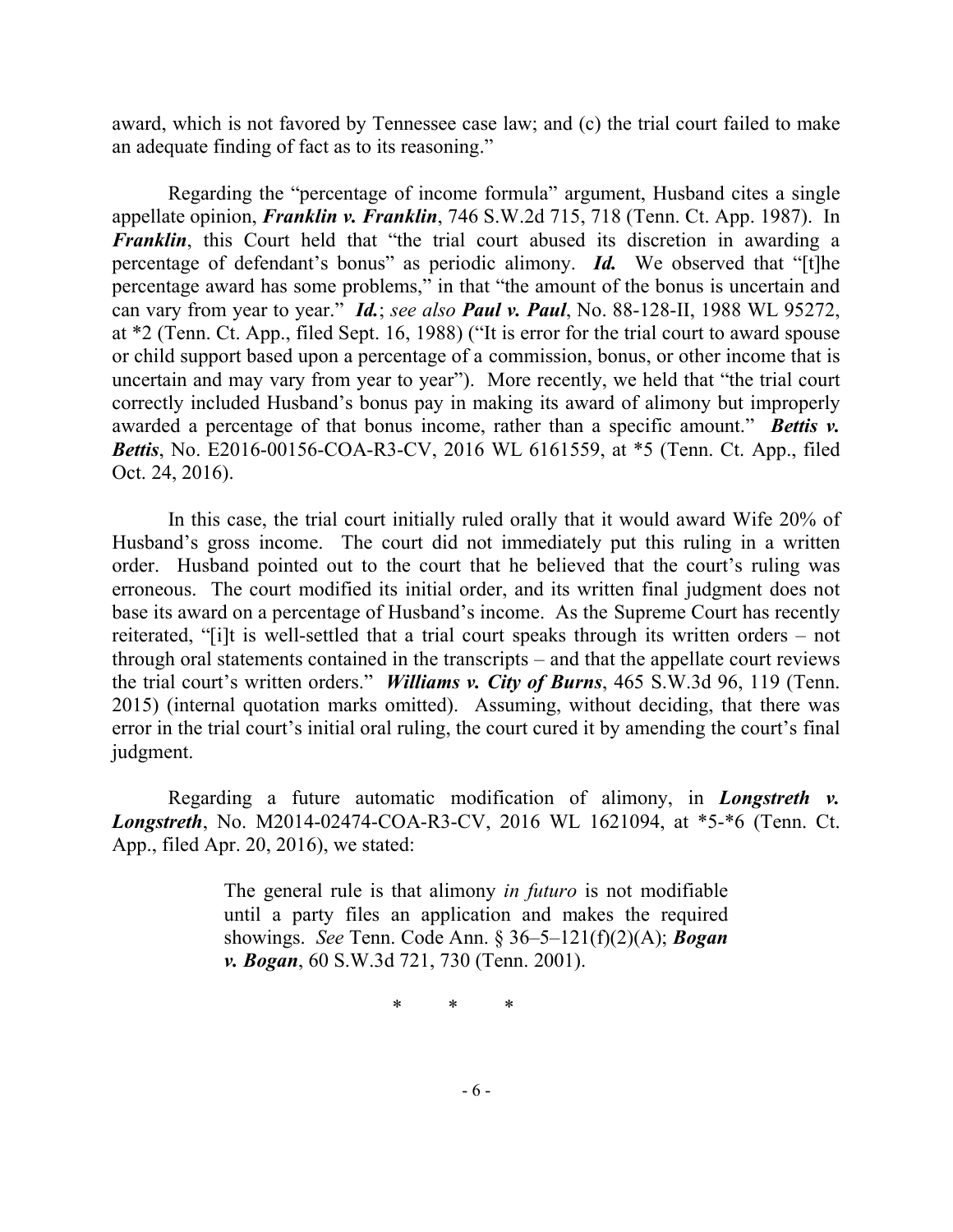The foregoing notwithstanding, we have approved automatic increases in alimony in limited circumstances, such as when a minor child will soon reach majority and the obligor is no longer required to pay child support. *See Bloom v. Bloom*, No. W1998–00365–COA–R3–CV, 2000 WL 34410140, at \*5 (Tenn. Ct. App. Sept. 14, 2000); *Erwin v. Erwin*, No. W1998–00801–COA–R3–CV, 2000 WL 987339, at \*2 (Tenn. Ct. App. June 25, 2000). . . . By including the automatic modification provision, the trial courts in these cases "spared the parties the additional expense and trouble that they would have otherwise incurred from having to reopen the question of alimony *so soon after the court's decree*." *Anderson v. Anderson*, No. M2005–02029–COA– R3–CV, 2007 WL 957186, at \*8 (Tenn. Ct. App. Mar. 29, 2007) (emphasis added).

Except in cases involving unique circumstances that are expected to occur in the near future, automatic modifications are generally not appropriate.

In this case, it is undisputed that Husband will retire and begin drawing his pension no later than April of 2019, which is roughly three years after the trial court entered its order. Also undisputed is the amount of his pension; the trial court found that "[u]pon his retirement on April 10, 2019, Husband will receive a monthly pension of \$3,596.00 per month gross income." There is little uncertainty here about what will happen with Husband's employment with the City of Memphis, although it is possible, as the trial court noted, that his poor health may cause him to retire earlier. We are of the opinion that this case presents "circumstances that are expected to occur in the near future" warranting the future automatic modification ordered by the trial court. Such a ruling promotes judicial economy, and saves both parties time and money. We find no abuse of discretion in this provision of the trial court's judgment.

A trial court's award of spousal support is governed by Tenn. Code Ann. § 36-5-  $121(i)$  (2014), which provides:

> In determining whether the granting of an order for payment of support and maintenance to a party is appropriate, and in determining the nature, amount, length of term, and manner of payment, the court shall consider all relevant factors, including: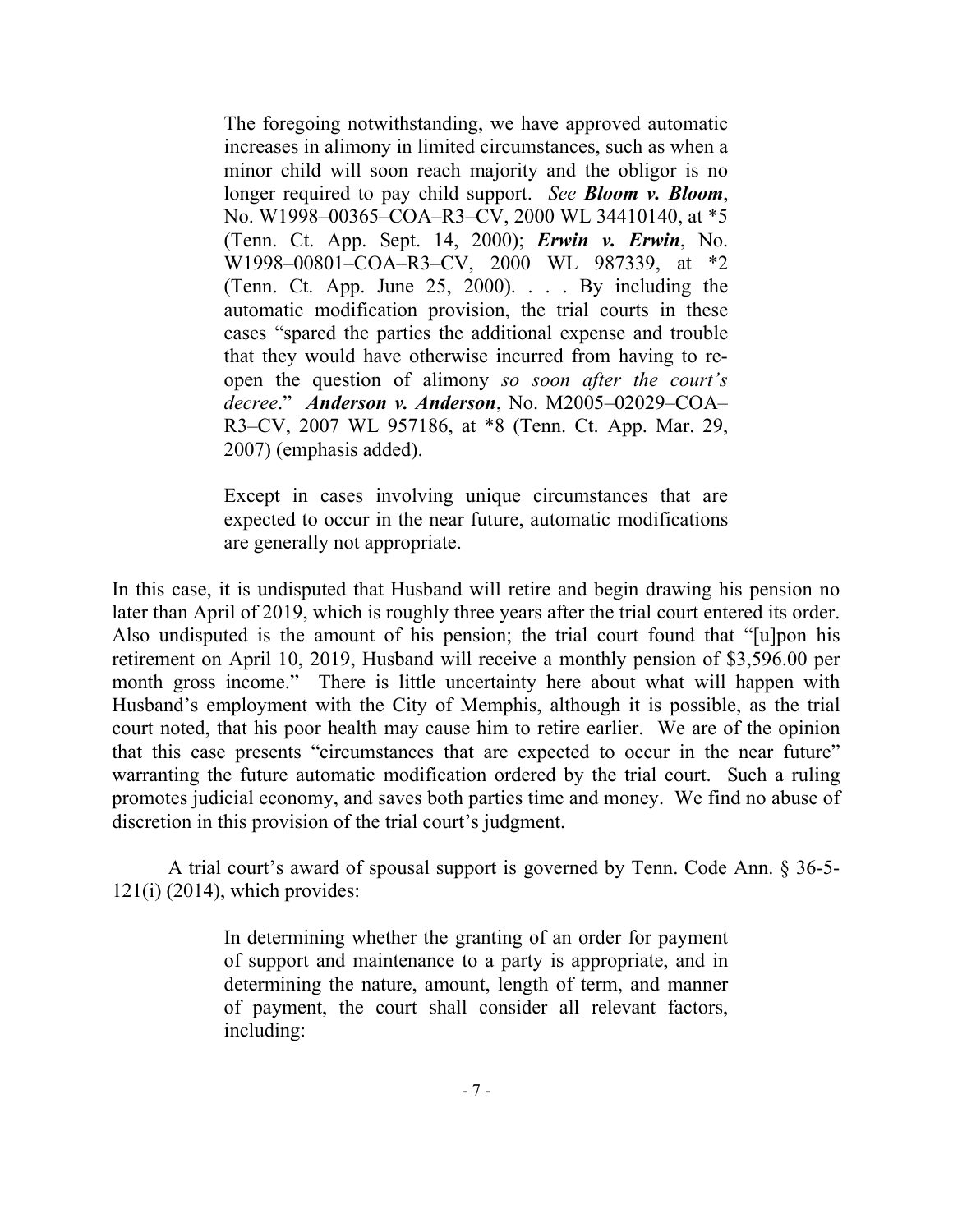(1) The relative earning capacity, obligations, needs, and financial resources of each party, including income from pension, profit sharing or retirement plans and all other sources;

(2) The relative education and training of each party, the ability and opportunity of each party to secure such education and training, and the necessity of a party to secure further education and training to improve such party's earnings capacity to a reasonable level;

(3) The duration of the marriage;

(4) The age and mental condition of each party;

(5) The physical condition of each party, including, but not limited to, physical disability or incapacity due to a chronic debilitating disease;

(6) The extent to which it would be undesirable for a party to seek employment outside the home, because such party will be custodian of a minor child of the marriage;

(7) The separate assets of each party, both real and personal, tangible and intangible;

(8) The provisions made with regard to the marital property, as defined in § 36-4-121;

(9) The standard of living of the parties established during the marriage;

(10) The extent to which each party has made such tangible and intangible contributions to the marriage as monetary and homemaker contributions, and tangible and intangible contributions by a party to the education, training or increased earning power of the other party;

(11) The relative fault of the parties, in cases where the court, in its discretion, deems it appropriate to do so; and